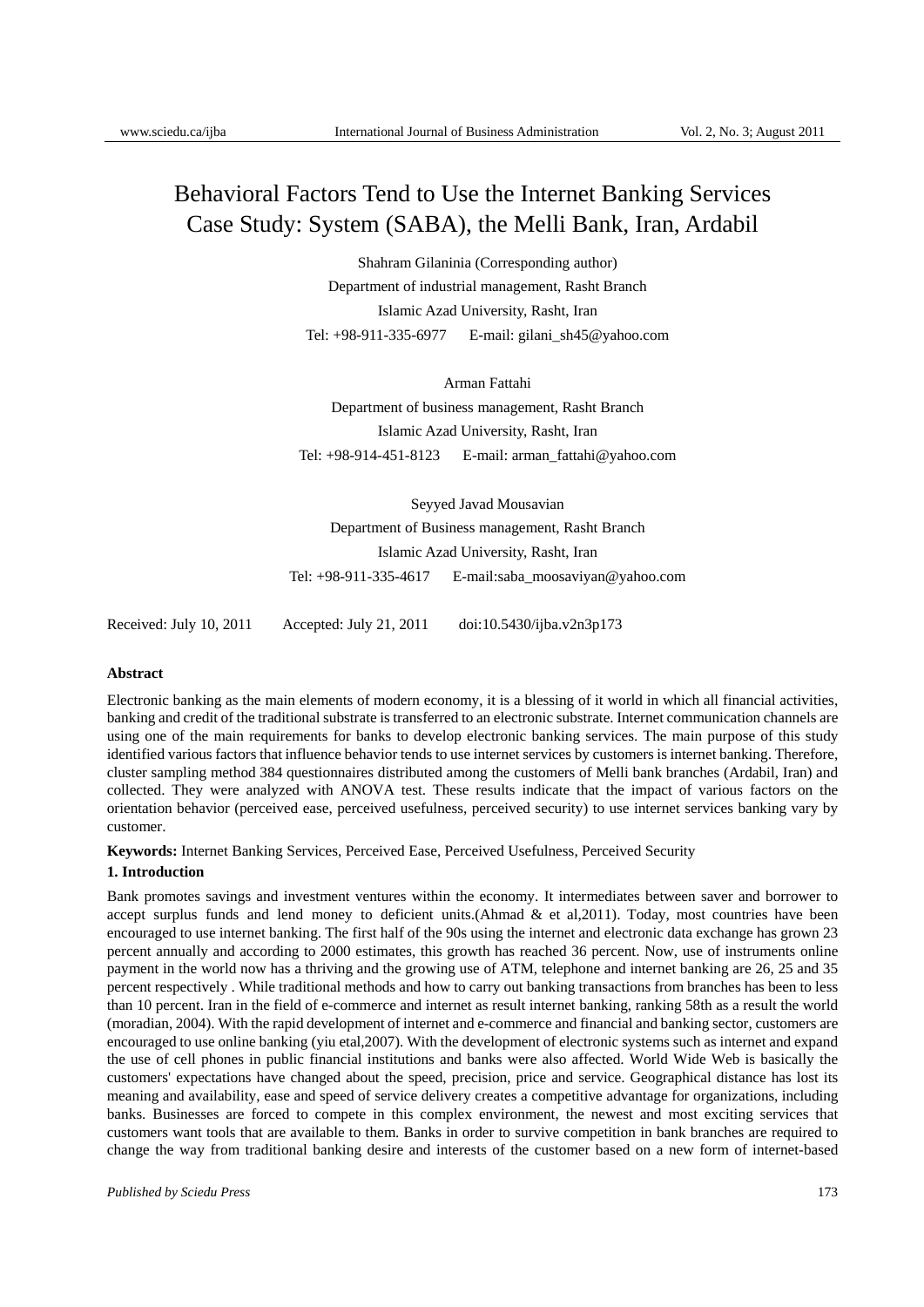competition, reduce costs, retain customers, encourage customer, acceptance of customer (admissibility), security, ease of use, is part of a wide range of products and services (Chang, 2006).

### **2.Theoretical Framework for Research**

The modern banking system has got the attention of all the people in the world in the 1970s. (Alam,2011) One of the modern internet technologies is internet banking. Bank of America SFNB large banks - the first true internet bank that opened October 18, 1995 in order to do business. It paved the way for the development of internet banking. Thoroughly believe that internet banking has created great competition in the banking relationship and also great opportunities to solidify relationships with customers, banks have provided that only profitability will not only consider. These views will ensure the future development of internet banking. The internet is the way to new opportunities for banks to expand their visibility and customer-oriented and the range of choices for their customers increased to use the banking system (Abasinejad, 2006). Need to identify factors that affect the tendency of people to use internet banking service is required, the banking industry help in developing marketing strategies to promote new forms of electronic banking systems to meet customer needs. (Wang, etal,2003) the benefits of electronic banking customers and financial institutions can be considered two aspects. From the perspective of customers, can save costs, save time access to multiple channels for operations of the bank named .from the perspective financial institutions, because these two features can be increased, banks in the present reputation for innovation, customer retention, despite the shift, creating an opportunity to search for new customers in target markets, geographic expansion, competitive activities and to establish the full circumstances (Bayat, 2008). This research based on development model with an additional adjustment of the technology, Davis, tells the story of perceived security according to this model, perceived convenience, perceived usefulness and perceived safety of the independent variables are study and dependent variable in this study is the use of internet banking services by customers that the theory of rationality is between the Fishbein and Ajzen, including both individual attitudes and behavior than intellectual norms. Indeed the research for the development of internet banking services and a better assessment of needs and demands of customers and to answer is the following main question:

"Whether a different level of internet banking services on the behavioral tendency to use these services varies by customer?"

Conceptual research model is as follows:

< Figure 1 about here>

#### **3. Define and Concept of Electronic Banking:**

Electronic banking channels include all electronic that customers use for access their accounts and pay bills or transfer money from their. These channels include: telephone, internet, mobile and digital TV (lu.jetal,2003) in opinion of Manysh misra, electronic banking is the use of technology that to banks customers and other stakeholders to deal with bank without an intermediary bank through various channels such as internet, wireless devices, ATM and branches of the physical. In many cases, electronic banking and internet banking call virtual banking. And this is to do as virtual banking and far from bank branches. In other words is the virtual banking of presented banking services to help new it tools and different from their traditional banking, different ways that devices is done such as ATMs, telephone banking, internet and home. ( Liao et al ,63-74) electronic banking is in many ways similar to traditional payment methods. This is an important difference with traditional system that allows customers to have access to information and its banking operations and transactions do regardless of the location and use of personal computers and software and telecommunications networks. It is clear that the technologies enable customers through easy access to information is comparable. This allows customers to click with a mouse, to change service providers. (Durhin et al., 2003)

# **4. Variety of Electronic Service Delivery Channels**

## *4.1 Internet Banking*

The advent of internet has great impact on the electronic banking. By using internet, banking is no time limit and geographic. Customers worldwide can within 24 days of the week and all have access to their accounts. Internet banking by using internet and web technologies enable customers to finance their activities in a virtual environment to do this is the difference between internet banking and home banking that for achieving banking services via the internet, there is no need to install proprietary software rather banking services but also can be accessed via a internet public network and the customer is linked to your bank account via the internet. This type of banking is partially web-based banking subsidiary with the difference is that web banking services bank was considered first introduced bank and service. Internet banking also expanded with the development of web applications. With increasing internet access to people who provide these services to be developed and banks that are unresponsive to this issue will disappear from the market. (Liao et al, 1999)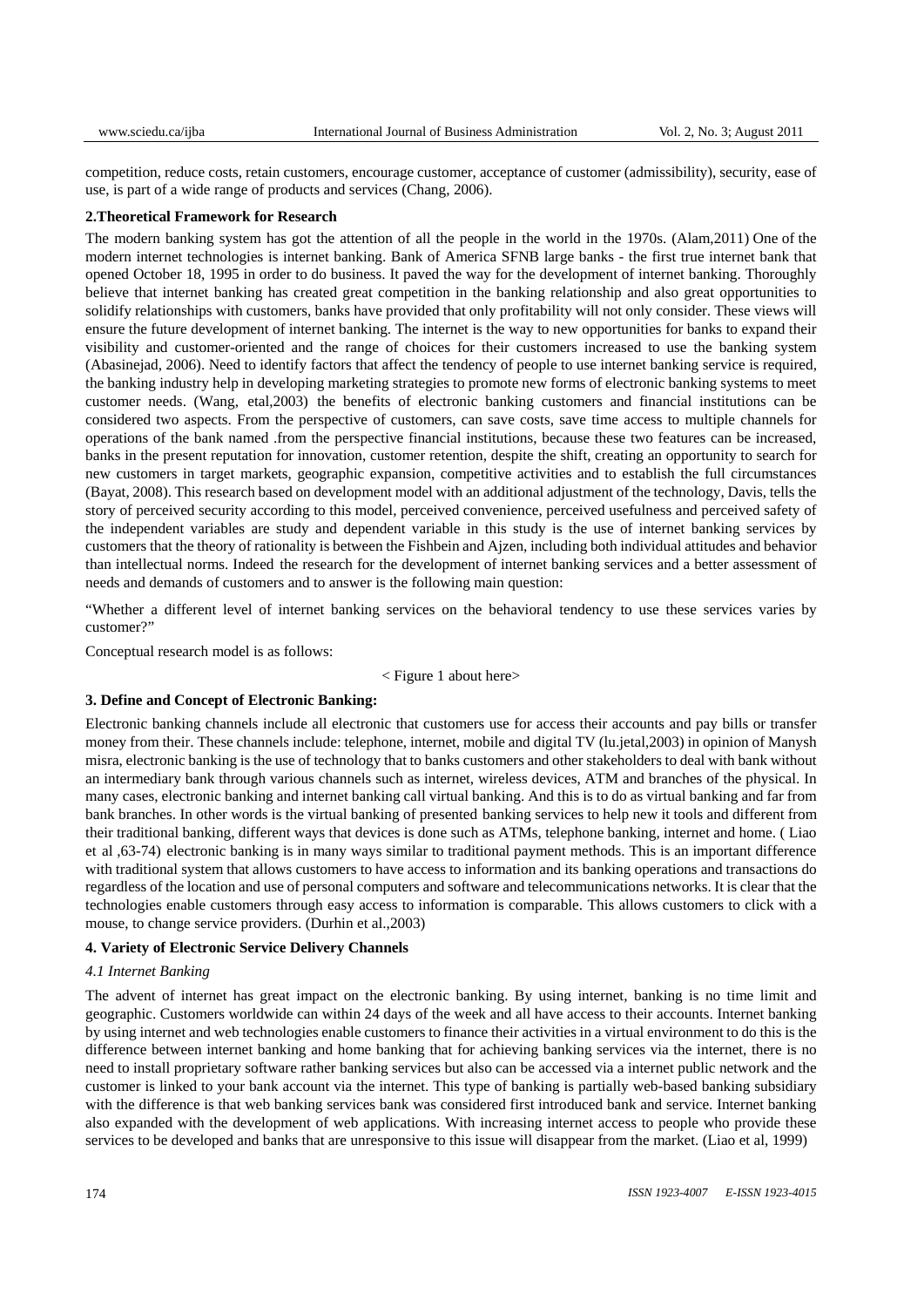## *4.2 Home Banking*

One type of electronic banking services is home banking or home banking. In this type of banking is done access to account information and banking services through a personal computer using a modem and a phone line in addition, a financial software or banking.

# *4.3 Web Pages*

Currently, many organizations invest in create their own websites to deliver marketing messages. Now 63 percent of all businesses in England are having their own website. (waiteetal,2004). The easiest form of internet banking in order to display information about the products and services are via the network of World Wide Web. Today, all major banks and financial institutions have web pages. These pages allow customers and banks to interact and exchange information in order to provide. Also the web used as a tool for examining and received suggestions from customers and the development of communications and expansion services like e-mail. (Daniel et al.,1999).

# *4.4 Telephone Banking*

One of the most common patterns of banking is telephone banking that it has long been used. There are generally three types of telephone banking system. A type of it automatically through a computer system is responsive. The other type, the telephone banking is based on operator. In this case the customer is a person responsible for the responders and guidance. Another type of telephone banking is based Personal computer that used a pc for contact system. Means someone using your computer is connected to the banking system.(liao et al.,1999)

Many services can be received through telephone banking such as bills, demand note requests, transfer funds between customer accounts in different banks, the second payment, received financial advice that typically are provided by human operators system. The availability of this phone can be very useful for everyone.(essinger,1999)

# *4.5 Television Banking*

In this method, using satellite TV customers delivers account information on its TV screen. The main point is that these services did not require the use of personal computers and this encourages the development of market systems. People like TV. This is an advantage for these services.

#### *4.6 Mobile Banking*

Also, the concepts developed regarding electronic banking through mobile banking This approach has in fact developed internet banking and home banking (Hasanzadeh, 2003, p7). Mobile banking can be defined as a channel where customers can interact with the bank via a mobile device. In fact the financial services sector of the wireless internet to a digital input is possible and internet banking has expanded the concept to the mobile world. Mobile banking application used in two ways with Sms (Sms banking) and internet .The result is fast delivery of new services are more efficient on the customers and banks. (Okhovatpur, 2008,p85)

# *4.7 ATM*

ATM machines is one of the first approaches electronic banking that emerged in the early stages of development of banking. The machines many make many banking services in day and night and customers using a personal identification number take on its financial transactions. Using cards and personal identification number, customers can receive and transfer money between accounts and pay or to obtain information about your account and billing application. Transactions conducted electronically as well, and are recorded immediately (Liao et al., 1999).

**<** Table1 about here>

# **5. Research Hypotheses**

*H1: Different levels effect of perceived ease on behavioral tendency to use is different internet banking service by customers.* 

*H2: Different levels effect of perceived usefulness on behavioral tendency to use is different internet banking service by customers.* 

*H3: different levels Effect of perceived security on the behavioral tendency to use is different internet banking service by customers.* 

# **6. Research Methodology**

The scope of the research subject, in the field of consumer behavior. Scope of time has been studied in the second half of 2010 and first quarter of 2011. The location of study has been conducted in the Ardebil of Iran, users of internet banking system (Saba), Iran Melli bank. The purpose of this research is applicable and the study collected data from survey and the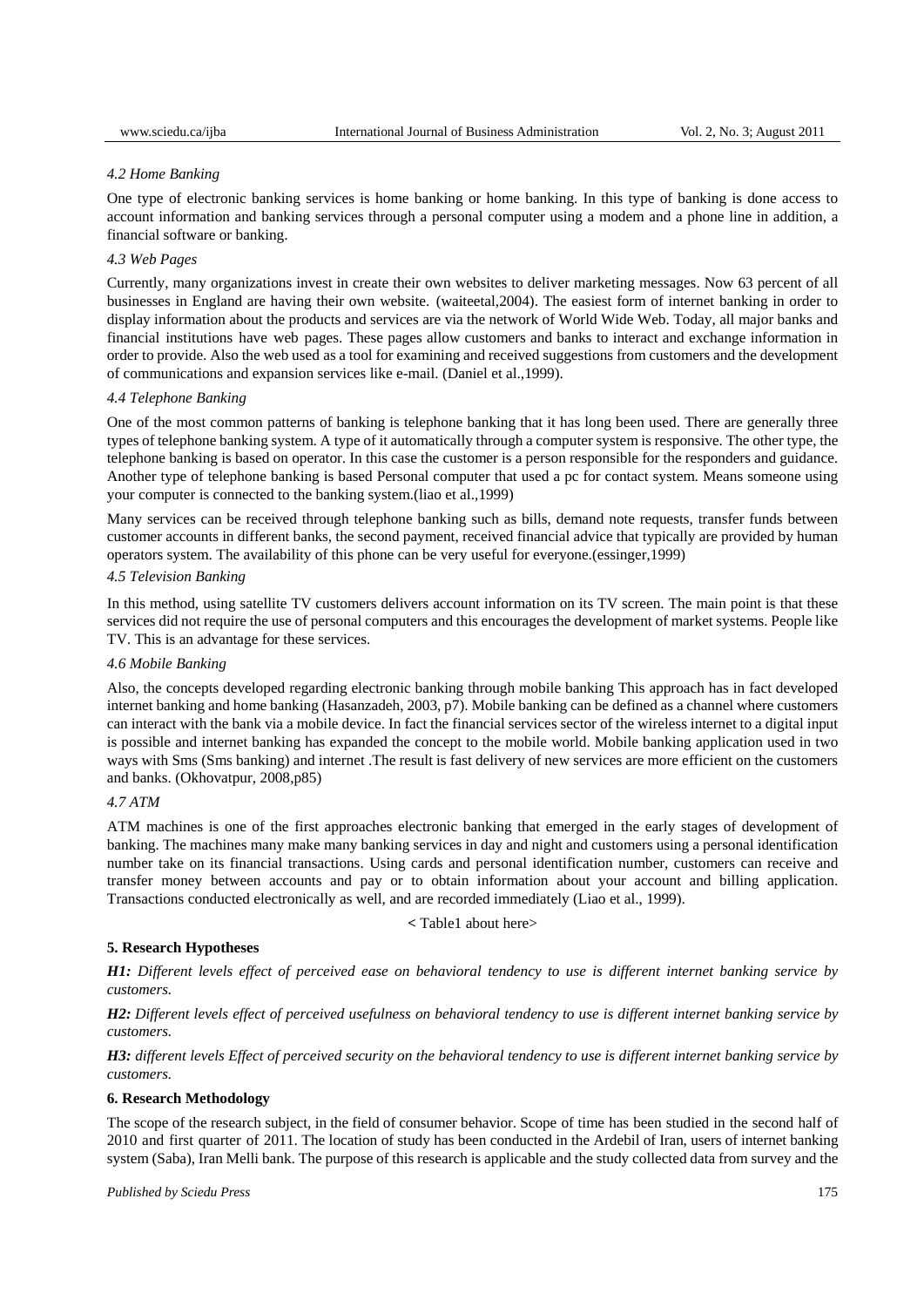data analysis is from the correlation. The population study of all branches of Melli bank customers in Ardabil province is 89 - 90 year that use the internet banking system (Saba). The sample size for this study, based on the Cochran formula sample was 384.

Calculated sample size in this study is the following:

$$
n = \frac{z^2 \alpha/2}{\varepsilon^2} \times (P \cdot q) = \frac{(1.96^2)}{(0/05^2)} \times (0/5 \times 0/5) \approx 384
$$

In this study use of cluster sampling .First list of the cities of Ardabil province were listed and with cluster sampling selected five cluster and among clusters randomly two branches and in the end 10 branches were selected from among all clusters.

In this study, according to the standard questions are Before its validity is obtained questionnaire was used in this study were taken from the adjusted model, technology acceptance Davis, 1989 And other features and is set to provide customers an option.

For ensure that getting the best results, was evaluated validity and reliability. Cronbach coefficient were obtained of questions using the by software Spss Because Cronbach coefficient is optimal above 70% It can be inferred that the questionnaire used in the study, the reliability is higher.

# **7. Data Analysis**

Descriptive results showed that the gender of the total 384 samples under study in Ardabil province, approximately 71 percent male and 29 percent are women. The average age of 31, this shows the age group of young. Education of respondents indicated that nearly 13 percent of those graduates, 39 percent of diplomas and the rest, about 47 percent college had, these results show the majority of graduates. The skills of working with computers, nearly 76 percent of patients with good computer skills and have modest and only 9 percent of people with computer skills were weak.

The results of testing hypotheses in the table follow:

## < Table 2 about here>

Statistical data of the table (3) can be calculated according to the grade level score of  $0/05$  is meaningful. Thus, assuming equal effectiveness between the surfaces can be rejected. Thus all of three research hypothesis is confirmed. The effect of different levels of (perceived ease, perceived usefulness, perceived safety) on the behavioral tendency to use different internet service banking by customers.

# < Table 3 about here>

Friedman's test with significance level less than 05 / 0 is the behavioral tendency to prioritize the factors affecting the use of Internet services banking are The primary useful of being perceived by customers With an average of 83 / 2, Second, perceived ease With an average of 74 / 1, And perceived safety in the third With an average of 43 / 1 .

# **8. Conclusions and Suggestions**

Need to identify factors that affect the tendency of people to use internet banking service is required, because help to the banking industry in developing marketing strategies to promote new forms of electronic banking systems to meet customer needs. So the study conducted and the results of hypothesis testing can be offered the following suggestions.

The magnitude of perceived ease, perceived usefulness and perceived security by customers is higher that they will be more tend to use electronic banking services. Therefore, banks should try to strengthen following cases:

1) Simplify web design services, internet banking.

- 2) Simplify and shorten the process and conduct banking transactions.
- 3) Easy access to electronic banking tools such as internet.
- 4) Advertising continued to acquaint customers with the tools and services, electronic banking and get their opinions toward user-friendly system.
- 5) Most of the branches provide banking services offered through the electronic banking system.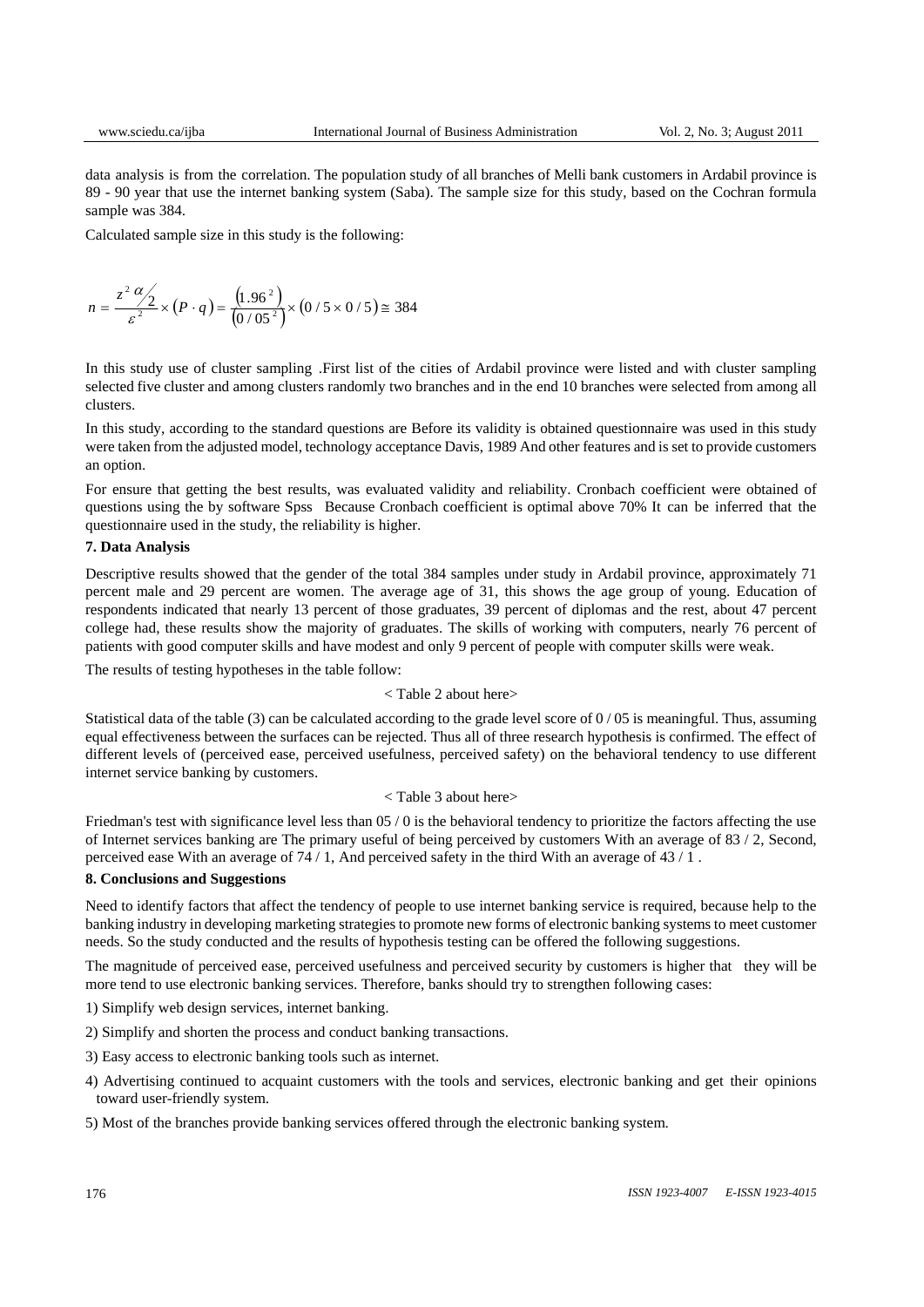- 6) Increased speed of transactions conducted through electronic systems that actually save time and the customer will notice that the transactions done through electronic systems rather than stands in long queues in branches and has superior advantage.
- 7) Inform customers of security issues and standards compliance by the bank to increase public awareness of the security (if the customer is notified of potential security of the bank to be created in a popular security)
- 8) Discussion of financial insurance against any possible abuse of the internet and in the wrong patient receives funds paid or to be taken seriously until future development of these systems and enhance customer awareness, increases their tendency to use electronic banking services.

#### **References**

Abasinejad,h,mehrnoosh,m.(2006). electronic banking,samt publisher, First Printing.

- Ahmad,A.,humayoun,A.,Nawaz,M.(2011). How Customer Satisfaction affects Performance of Islamic Banks in Pakistan, Journal of Contemporary Research in business,VOL2,NO9.
- Ajzen.(2002). Behavioral Interventions Based on the Theory of Planned Behavior, Journal of the Association for Information Systems.
- Alam,H.,Arsalan,M.,Saleem,M.,Raziq,H.,Alee,A.(2011). Development of Islamic Banking in Pakist, Journal of Contemporary Research in business,VOL3,NO1.
- Baiat,m.(2008). Electronic Banking and Central Bank, Electronic Banking.
- Barnard.L,Vansolms.r.(2002). The Evaluation and certification of information security against BS7799,information management and computer security,vol6,no2-3,pp72-77.
- Chang.h.c.(2006). Exploring the digital capital indicators of Internet Banking in Taiwan , journal of American Academy of Business,9(1),pp210-213.
- Daniel , E. , Stovey , ch.(1999). online banking : strategic and management for competitive advantages , Singapore , Mc Growhil.
- Davis f . , Bagozzi , R . , Warshaw, p.(1989). User acceptance of computer technology: a comparison of two theoretical models .
- Durkin , M.,Howcroft , B.(2003). Relationship marketing in the banking sector, marketing Intelligence and planning, vol 27.
- Essinger , J.(1999). the virtual banking revolution , the customer , the bank and the future , international Thomson business press.

Hasanzadeh.(2003).electronic banking, New economy.

- Katariina Ma enpa a., Sudhir H. Kaleb., Hannu Kuuselaa, Nina Mesiranta.(2008). Consumer perceptions of Internet banking in Finland: The moderating role of familiarity, Journal of Retailing and Consumer Services 15,pp 266–276
- Lassar.w.,Manolis.c.,Lassar.s.(2005). the relationship between consumer innovativeness, personal characteristics, and on-line banking adoption "International journal of bank marketing,VOL23,NO2,pp176-199.
- Laukkanen.t.(2007). Internat VS mobile banking: comparing customer value perceptions "Business process management journal,VOL13,NO6,pp788-797.
- Liao, sh., pushao, Y., wang , H., Chen ,A . (1999). the adoption of virtual banking : an empirical study , International Journal of information management.
- LU .J. ,L iu,c., Yao,J.(2003). Technology Acceptance Model for wireless internet , Electronic Networking Applications and policy , vol 13, No3.
- Mattila.m.,Karjaluoto.h.,Pento.t.(2003). Internet banking adoption among mature customers: early majority or laggards? , journal of services marketing,VOL17,NO5,pp514-528.
- Moradian,h.(2004). electronic banking and others experience, Business Monthly,118
- Okhovat poor,b.(2008). Position of mobile in e-banking, Radiation Nation
- Pikkarainen.t,Pikkarainen.k,karjaluoto.Hand pahnila.s.(2004). Consumer acceptance of on-line banking:an extension of the technology acceptance model, Internet Research,VOL14,NO3,pp224-235.
- Rugimbana.R.(2007)."The relationship between values and personal e-banking service preferences ,International of Banking marketing, VOL25,NO1,pp6-21.
- Sohail.m.s.,sheikh.n.m.(2008). Internet banking and quality of service, on line information Review,VOL32,NO1,pp58-72.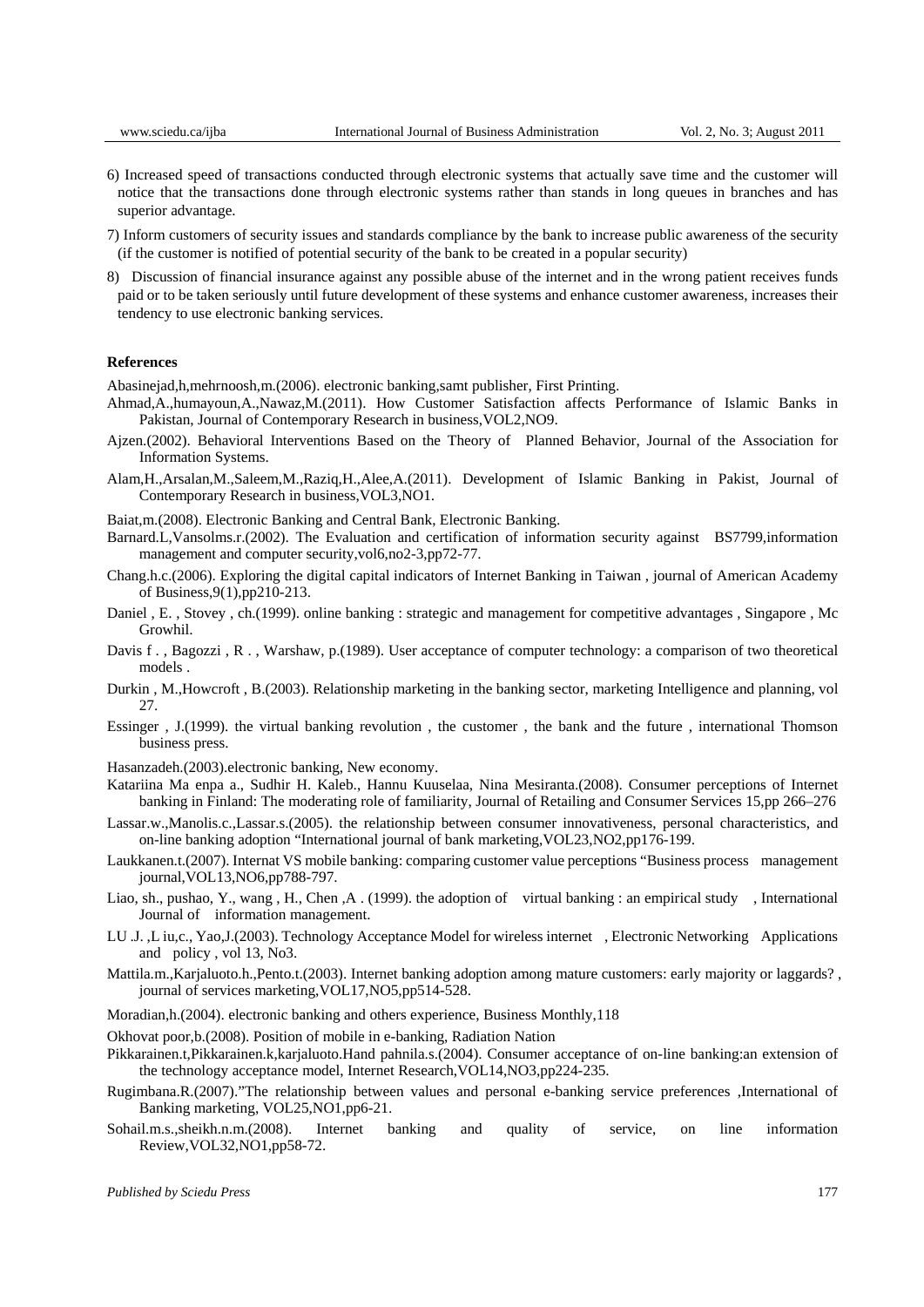Waite ,k.,Harrison , T.(2004). online banking information : what we want and what we get , Qualitative Market Research : An International Journal , vol 7 , no1.

Wang, Y., wang., Lin, H., Tang, T. (2003). Determinants of user acceptance of internet banking : an empirical study , International Journal of service Industry Management.

Yiu.c.s,Grant.k,Adgar.d.(2007). Factors affecting the adoption of Internet Banking in Hong kong-implication for the banking sector" International Journal of Information management, 27, 336-351.

|  | Table 1. Research on e-banking |  |
|--|--------------------------------|--|
|--|--------------------------------|--|

| Scholar                                     | Topic                                                                                                             | Result                                                                                                                                                                                                                                |  |  |  |
|---------------------------------------------|-------------------------------------------------------------------------------------------------------------------|---------------------------------------------------------------------------------------------------------------------------------------------------------------------------------------------------------------------------------------|--|--|--|
| Bander Alsajjan<br>(2010)                   | Internet banking acceptance model:<br>Cross-market examination                                                    | The Internet banking acceptance model is robust<br>and parsimonious, explaining over 80% of<br>attitudinal intentions                                                                                                                 |  |  |  |
| Chi Shing Yiu & et al<br>(2007)             | Factors affecting the adoption of<br>Internet Banking in Hong<br>Kong-implications for the banking<br>sector      | Certain factors did have a positive relationship<br>with the adoption of Internet Banking and as such<br>strategy in the banking services sector can be<br>refined to better meet the demands and profile of<br>the Hong Kong market. |  |  |  |
| Katariina Ma" enpa"<br>(2008)               | Consumer perceptions of Internet<br>banking in Finland: The moderating<br>role of familiarity                     | level of IB familiarity impacted four out of seven<br>service dimensions explored in the<br>research. These findings may provide useful<br>guidelines for developing Internet bank services<br>and for marketing Internet banking     |  |  |  |
| Lassar.w & et al $(2005)$                   | the relationship between consumer<br>innovativeness ,personal<br>characteristics, and on-line banking<br>adoption | Positive relationship between public innovation<br>and the innovation they show                                                                                                                                                       |  |  |  |
| Laukkanen.t(2007)                           | Internet VS mobile banking :<br>comparing customer value perceptions                                              | Increased business managers about the perceived<br>value of electronic banking channels for Measures<br>to increase the acceptance by customers of<br>banking channels.                                                               |  |  |  |
| Mattila.m, Karjaluoto.h<br>,Pento.t, (2003) | Internet banking adoption among<br>mature customers                                                               | The problems of lack of computers with personal<br>e-banking services as the main barrier to Internet<br>banking adoption among mature customers were<br>discovered.                                                                  |  |  |  |
| Pikkarainen.t & et al<br>(2004)             | Consumer acceptance of on-line<br>banking                                                                         | Perceived usefulness and information on the<br>banking - online banking website, two factors<br>accepted it on on-line banking                                                                                                        |  |  |  |
| Rugimbana.R,(2007)                          | The relationship between values and<br>personal e-banking service<br>preferences                                  | Outstanding cultural values such as character<br>reference group pressure, self-esteem and social<br>identity influence the likelihood that the<br>acceptance of electronic banking channels.                                         |  |  |  |
| Sohail.m.s & et al<br>(2008)                | Internet banking and quality of<br>service                                                                        | Three factors affect the assessment of users of<br>Internet banking service quality And the factor can<br>be 'efficiency and safety "and" satisfaction and<br>consistency"                                                            |  |  |  |
| Wang, Y(2003)                               | Determinants of user acceptance<br>of internet banking:                                                           | The effectiveness of computer oriented behavior<br>through perceived ease of use, perceived<br>usefulness and perceived credibility                                                                                                   |  |  |  |